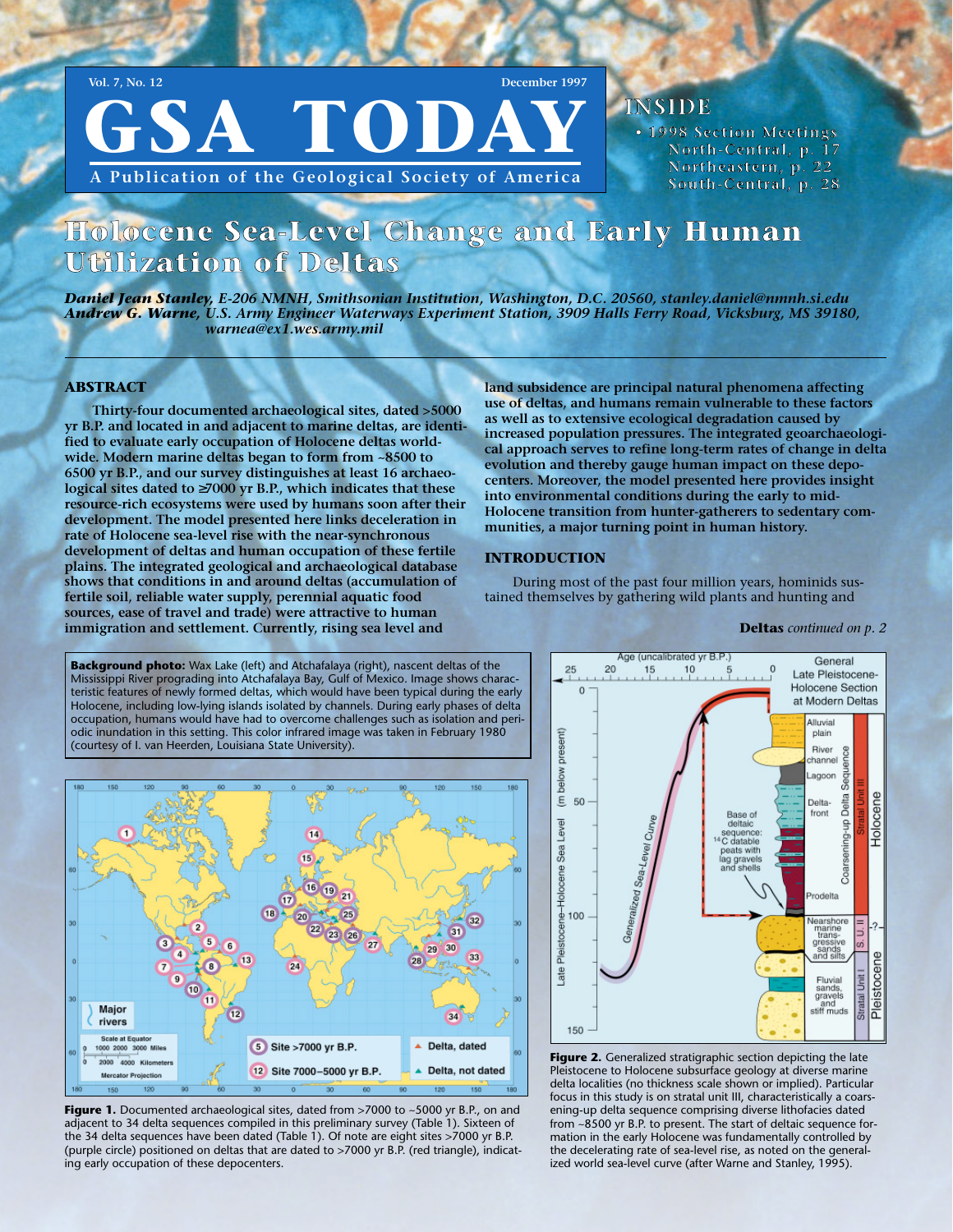## **IN THIS ISSUE**<br>Vol. 7 No. 12 **December ISSUE**<br>**Holocene Sea-Level Change a** *Vol. 7, No. 12*

**GSA TODAY** (ISSN 1052-5173) is published monthly by The Geological Society of America, Inc., with offices at 3300 Penrose Place, Boulder, Colorado. Mailing address: P.O. Box 9140, Boulder, CO 80301- 9140, U.S.A. Periodicals postage paid at Boulder, Colorado, and at additional mailing offices. **Postmaster:** Send address changes to GSA Today, Membership Services, P.O. Box 9140, Boulder, CO 80301-9140.

Copyright © 1997, The Geological Society of America, Inc. (GSA). All rights reserved. Copyright not claimed on content prepared wholly by U.S. Government employees within the scope of their employment. Permission is granted to individuals to photocopy freely all items other than the science articles to further science and education. Individual scientists are hereby granted permission, without royalties or further requests, to make unlimited photocopies of the science articles for use in classrooms to further education and science, and to make up to five copies for distribution to associates in the furtherance of science; permission is granted to make more than five photocopies for other noncommercial, nonprofit purposes furthering science and education upon payment of the appropriate fee (\$0.25 per page) directly to the Copyright Clearance Center, 222 Rosewood Drive, Danvers, Massachusetts 01923, phone (508) 750-8400 (when paying, reference *GSA Today,* ISSN 1052-5173). Written permission is required from GSA for all other forms of capture, reproduction, and/or distribution of any item in this publication by any means. GSA provides this and other forums for the presentation of diverse opinions and positions by scientists worldwide, regardless of their race, citizenship, gender, religion, or political viewpoint. Opinions presented in this publication do not reflect official positions of the Society.

**SUBSCRIPTIONS** for 1997 calendar year: **Society Members:** GSA Today is provided as part of membe ship dues. Contact Membership Services at (800) 472-1988 or (303) 447-2020 for membership information. **Nonmembers & Institutions:** Free with paid subscription to both *GSA Bulletin* and *Geology,* otherwise \$50 for U.S., Canada, and Mexico; \$60 elsewhere. Contact Subscription Services. **Single copies** may be requested from Publication Sales. Also available on an annual CD-ROM, (with *GSA Bulletin, Geology, GSA Data Repository,* and an *Electronic Retrospective Index* to journal articles from 1972). Members order from Membership Services; others contact subscriptions coordinator. Claims: For nonreceipt or for damaged copies, members contact Membership Services; all others contact Subscription Services. Claims are honored for one year; please allow sufficient delivery time for overseas copies, up to six months.

**STAFF:** Prepared from contributions from the GSA staff and membership. **Executive Director:** *Donald M. Davidson, Jr.*

**Science Editors:** *Suzanne M. Kay, Department of Geological Sciences, Cornell University, Ithaca, NY 14853; Molly F. Miller, Department of Geology, Box 117-B, Vanderbilt University, Nashville, TN 37235* **Forum Editor:** *Bruce F. Molnia, U.S. Geological Survey, MS 917, National Center, Reston, VA 20192* **Managing Editor:** *Faith Rogers*

**Production & Marketing Manager:** *James R. Clark* **Production Editor and Coordinator:** *Joan E. Manly* **Graphics Production:** *Joan E. Manly, Leatha L. Flowers*

**ADVERTISING:** Classifieds and display: contact Ann Crawford (303) 447-2020; fax 303-447-1133; acrawfor@geosociety.org

Issues of this publication are available as electronic Acrobat files for free download from GSA's Web Site. They can be viewed and printed on various personal computer operating systems: MSDOS, MSWindows, Macintosh, and Unix, using the appropriate Acrobat reader. The readers are widely available, free, including from GSA at: http://www.geosociety.org/pubs/index.htm.

This publication is included on GSA's annual CD-ROM, *GSA Journals on Compact Disc.* Call GSA Publication Sales for details.

Printed in U.S.A., using pure soy inks and recyclable paper.

| <b>Holocene Sea-Level Change and</b>                     |                |
|----------------------------------------------------------|----------------|
| <b>Early Human Utilization of Deltas </b>                | 1              |
| In Memoriam                                              | $\overline{2}$ |
| Correction                                               | 2              |
| 1998 Officers and Councilors                             | 7              |
| Louisiana Now in South-Central Section                   | 7              |
| SAGE Remarks                                             | 8              |
| Climate Change Debate Heats Up  11                       |                |
| Washington Report  12                                    |                |
| GSAF Update  14                                          |                |
| Student News and Views  15                               |                |
| Award Nominations  16                                    |                |
| Section Meeting Final Announcements<br>North-Central  17 |                |

| South-Central  28                                                                          |  |  |  |  |  |
|--------------------------------------------------------------------------------------------|--|--|--|--|--|
| Scholarship and Grant Opportunites  32                                                     |  |  |  |  |  |
| Calendar  33                                                                               |  |  |  |  |  |
| GSA Annual Meetings  33                                                                    |  |  |  |  |  |
| New Members, Fellows, Students  34                                                         |  |  |  |  |  |
| GSA Section Meetings  36                                                                   |  |  |  |  |  |
| Journal Contents<br>Environmental & Engineering Geoscience  36<br>Bulletin and Geology  37 |  |  |  |  |  |
| <b>Position Announcements from</b>                                                         |  |  |  |  |  |
| GSA Employment Service  38<br>1998 GeoVentures  40                                         |  |  |  |  |  |
| Classifieds  42                                                                            |  |  |  |  |  |
|                                                                                            |  |  |  |  |  |
| GSA On The Web  48                                                                         |  |  |  |  |  |

## **In Memoriam**

**Ralph J. Bernhagen** Worthington, Ohio October 24, 1997

**John W. Butler, Jr.** Coos Bay, Oregon September 27, 1996

**Henry R. Cornwall** Concord, Massachussetts September 8, 1997

**Melvin Friedman** Bryan, Texas March 11, 1997

#### **Deltas** *continued from p. 1*

fishing, typically in small mobile groups (Gebauer and Price, 1992; Feibel, 1997). The latest Pleistocene to mid-Holocene transition from hunting and gathering to a more settled way of life, referred to by some as the Neolithic Revolution, is a turning point in human history and has long been a keystone to archaeological research and debate. The change from foraging to sedentariness, and in some cases agriculture, which took place from about 10,000 to 5000 years ago, apparently occurred independently in different parts of the world.

Archaeologists generally attribute this widespread modification in human behavior to one or more of three principal factors: population pressure, altered social behavior, and/or climatic and environmental change (Price and Gebauer, 1995). Even though there have been extensive discussions during the past century regarding the relative importance of these three factors, there remain widely differing explanations for the remarkable transition from foraging to farming. However, most archaeologists agree that there is a close link between environment and human activity. Proponents of the climatic and environmental impetus have typically emphasized meteo-

**Robert J. Hurley** Aptos, California January 2, 1997

**Wilson M. Laird** North Potomac, Maryland October 1997

**Thomas A. Oliver** Calgary, Alberta October 1997

## **CORRECTION**

The U.S. Geological Survey and the National Science Foundation were among the sponsors of the 1997 GSA Presidential Conference "Ethics in the Geosciences" ("Conferees Tackle Ethics Questions," October *GSA Today*, v. 7, no. 10, p. 18).

rological changes, especially transitions from cool to hot and wet to dry during the late Pleistocene and early Holocene (e.g., Childe's [1928] propinquity or desiccation theory). Associated with amelioration of climate in late stages of deglaciation (~8000 to 5000 yr B.P. [before present; herein all dates are uncalibrated]) are changes in vegetation communities worldwide (Adams and Faure, 1997).

In studies paralleling but generally independent of archaeological research, earth scientists are involved in identifying and measuring late Quaternary environmental changes, including those induced by anthropogenic activity. In this article, we present a new thesis that assimilates both the observed worldwide change in human settlement and subsistence behavior and near-synchronous environmental changes associated with a global deceleration in rate of sea-level rise that occurred between ~8500 and 6500 yr B.P. We propose that delta development, inextricably linked to deceleration in rate of sea-level rise (Stanley and Warne, 1994), provided newly formed, resource-rich environments conducive to occupation and subsequent development of sedentary human cultures worldwide (Fig. 1).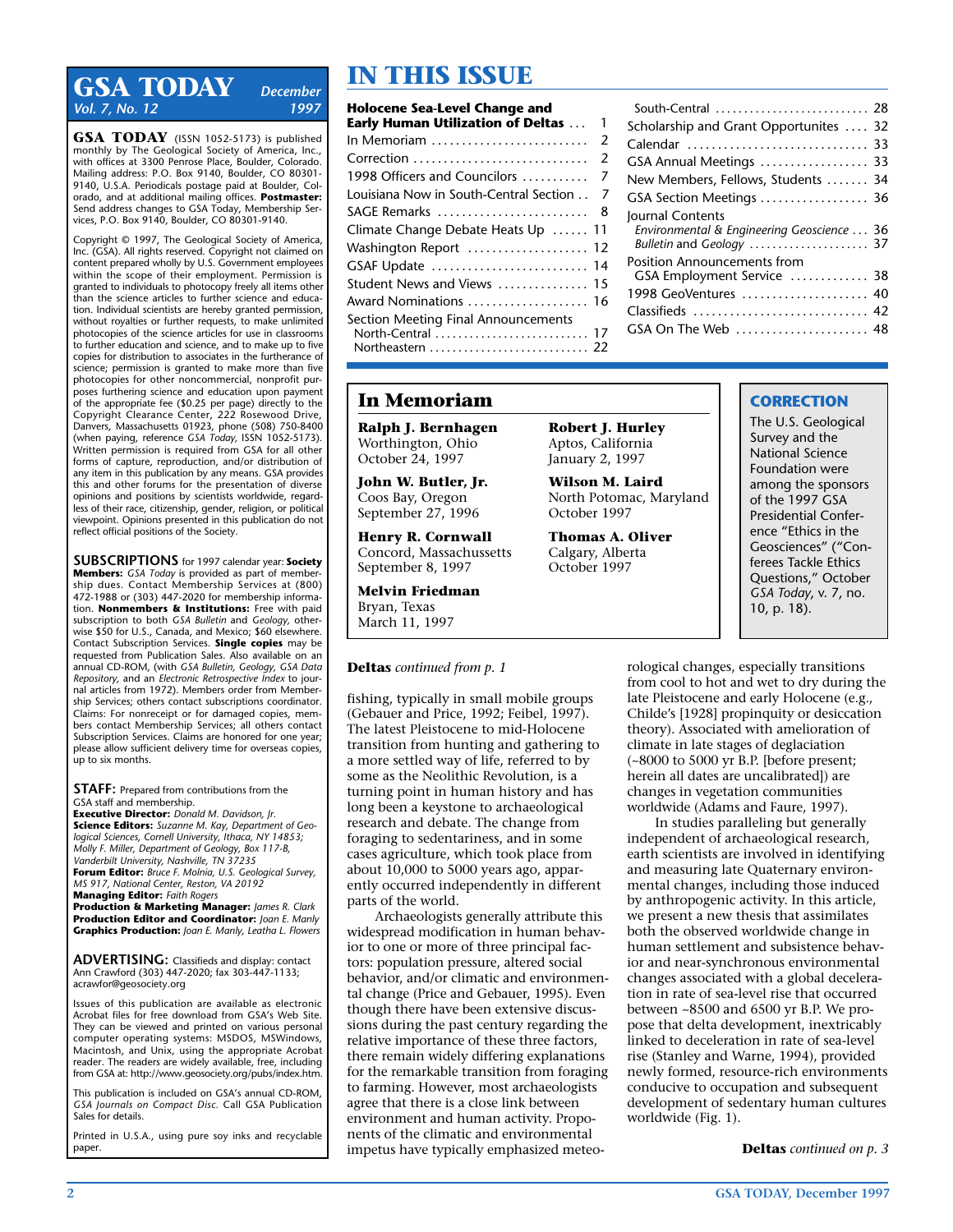#### **EARLY HOLOCENE INITIATION OF MARINE DELTAS WORLDWIDE**

This study focuses specifically on deltas, although we recognize that other coastal environments, such as barrier islands that formed in the early to mid-Holocene, were extensively exploited by humans. Herein, the term delta is used in a broad sense and includes alluvial tracts of land deposited at or near the mouth of rivers near the sea. These depocenters include settings such as fan-, cuspate-, and bird-foot–shaped silty plains, coarse fan deltas, and river mouth alluvial plains located at heads of estuarine, bay, and fjord systems.

Radiocarbon-dated late Pleistocene to Holocene sections beneath modern delta plains typically contain three distinct stratigraphic units (Fig. 2). From base to top these units comprise: stratal unit I, late Pleistocene fluvial deposits (to as young as ~11,000 yr B.P.); stratal unit II, late Pleistocene to early Holocene shallow marine transgressive deposits (~18,000 to 8000 yr B.P.); and stratal unit III, Holocene deltaic deposits of variable lithologies (~8000 yr B.P. to present). Deltaic unit III, the focus of this article, is typically a coarseningupward, prograding sequence with datable peats, shells, and lag gravels at its base. To determine the timing of initiation of world deltas, we identified the oldest radiocarbon age available at or near the dated base of documented Holocene deltaic sequences (Fig. 2).

Global survey of radiocarbon-dated sedimentary sequences in modern marine deltas reveals that many (>50) of these depocenters began to develop during the period ~8500 to 6500 yr B.P. in a variety of geographic and geologic settings on coastal margins of world oceans (Stanley and Warne, 1994; Warne and Stanley, 1995; additional dated delta sites available from the authors). Having considered all major controls (including climate, tectonic setting, isostasy, coastal hydrodynamics, fluvial and sediment discharge, and sediment accumulation rates), we conclude that sea-level change is the only process that could bring about the coeval worldwide initiation of Holocene deltas. Surveys of sea-level histories from diverse settings (cf. Pirazzoli, 1991) indicate a marked deceleration in sea-level rise at ~8000 to 7000 yr B.P. (Fig. 2). Recent investigations attribute this deceleration to abrupt changes in early Holocene atmospheric circulation (Alley et al., 1997; Stager and Mayewski, 1997). Holocene deltaic sequences began to accumulate as former incised river valleys filled with sediment to the point that the rate of fluvial sediment input exceeded the declining rate of sealevel rise along coasts. This threshold, from marine transgression and coastal

#### **Deltas** *continued from p. 2* **TABLE 1. EARLY TO MIDDLE HOLOCENE ARCHAEOLOGICAL SITES IN AND ADJACENT TO MARINE DELTAS**

| Delta seq.                | Delta or                 | Age            | Dating              | Reference                 |  |  |
|---------------------------|--------------------------|----------------|---------------------|---------------------------|--|--|
| (Fiq. 1)                  | lower plain*             | (yr B.P.)      | method <sup>†</sup> |                           |  |  |
| North and Central America |                          |                |                     |                           |  |  |
| 1                         | Mackenzie                | ~1000          | 4                   | Clark (1991)              |  |  |
| $\overline{2}$            | Mississippi              | 6220-5345      | 1                   | Russo (1996)              |  |  |
| 3                         | Tecolutla, Veracruz      | 7600           | 3A                  | Wilkerson (1980)          |  |  |
| 4                         | Santa Maria              | 6810           | 1                   | Ranere and Hansell (1978) |  |  |
| South America             |                          |                |                     |                           |  |  |
| 5                         | Magdalena                | 5050           | 1                   | Meggers (1979)            |  |  |
| 6                         | Orinoco system           | ~1000          | 1, 3A               | Sanoja (1989)             |  |  |
| $\overline{7}$            | Valdivia                 | 5800           | 1, 3A               | Stothert (1985)           |  |  |
| 8                         | Las Vegas                | 8250-6600      | 1, 3A               | Stothert (1985)           |  |  |
| 9                         | Huaca Prieta             | ~1000          | 1                   | Quilter (1991)            |  |  |
| 10                        | Santa                    | ~1000          | 4                   | Wells (1992)              |  |  |
| 11                        | Camiña                   | ~1000          | 1                   | Martinez (1979)           |  |  |
| 12                        | Porto Alegre plain       | ~1000          | 1                   | Rodríguez (1992)          |  |  |
| 13                        | Near Amazon coast        | 5045           | 1, 3B               | Meggers (1979)            |  |  |
| Europe                    |                          |                |                     |                           |  |  |
| 14                        | Alta                     | ~100           | 1, 3A               | Nygaard (1989)            |  |  |
| 15                        | Ume                      | ~100           | 3A                  | Ramqvist et al. (1985)    |  |  |
| 16                        | Rhine-Maas               | ~1000          | 3A                  | <b>Whittle (1996)</b>     |  |  |
| 17                        | Rhône                    | 8000-7000      | 4                   | <b>Whittle (1996)</b>     |  |  |
| 18                        | Taqus                    | ~7000          | 4                   | <b>Whittle (1996)</b>     |  |  |
| 19                        | Danube                   | ~1000          | 3C                  | <b>Whittle (1996)</b>     |  |  |
| 20                        | Dimini Bay-Seskolitis    | 8000-6400      | 1                   | Zangger (1991)            |  |  |
| 21                        | Troy Bay-Scamander plain | 6800-6500      | 1                   | Kayan (1995)              |  |  |
| 22                        | Zyyi                     | 8000-7000      | 3A                  | Ronen (1995)              |  |  |
| Africa                    |                          |                |                     |                           |  |  |
| 23                        | Nile                     | ~1000          | 1, 3B               | Stanley and Warne (1993)  |  |  |
| 24                        | Niger                    | ~5000          | 4                   | Devisse and Vernet (1993) |  |  |
| Asia                      |                          |                |                     |                           |  |  |
| 25                        | Oren                     | $~100 - 7500$  | 1, 3A               | Galili et al. (1993)      |  |  |
| 26                        | Tigris-Euphrates         | 7600-7000      | 1                   | Sanlaville (1992)         |  |  |
| 27                        | Indus                    | ~5600          | 1                   | <b>Mughal (1990)</b>      |  |  |
| 28                        | <b>Bang Pakong</b>       | $~1000 - 7000$ | 2, 3C               | <b>Higham (1989)</b>      |  |  |
| 29                        | Zhu Jiang (Pearl)        | 6000           | $\overline{4}$      | Lo (1990)                 |  |  |
| 30                        | Peinan                   | ~5600          | 3C                  | Lien (1993)               |  |  |
| 31                        | Han Jiang (Yangtze)      | ~17500         | 1                   | Stanley and Chen (1996)   |  |  |
| 32                        | Tokyo Bay                | 9450           | $\overline{4}$      | Chard (1974)              |  |  |
| 33                        | Ramu                     | ~5600          | 3B                  | Gorecki (1993)            |  |  |
| Australia                 |                          |                |                     |                           |  |  |
| 34                        | Murray                   | 6020           | 1                   | Mulvaney (1969)           |  |  |
|                           |                          |                |                     |                           |  |  |

\*Italics indicate deltas that have been radiocarbon dated.

† 1—Standard 14C radiocarbon; 2—accelerator mass spectrometer (AMS); 3—artifact type: lithic = A, ceramic = B, other =  $C$ ; 4—undefined.

erosion to sediment accretion and progradation at the mouth of rivers, took place on a worldwide basis within a span of  $~2000$  yr.

#### **DOCUMENTING EARLY HUMAN OCCUPATION OF DELTAS**

Studies of the Nile and Yangtze deltas, where evidence for occupation extends to as early as ~7500 yr ago (Stanley and Warne, 1993; Stanley and Chen, 1996), were the catalyst for the present geoarchaeologic investigation. Findings from these two systems demonstrate that humans expanded onto the two depocenters within 500 yr of their development as fertile plains. We reviewed archaeological literature to identify and document prehistoric sites in and adjacent to these depocenters. Our aim was to determine if there is a worldwide correlation between

early development of modern marine deltas (~8500–6500 yr B.P.) and human exploitation of these resource-rich environments shortly after their formation.

The focus of this survey is to determine timing of earliest recorded occupation, rather than the specific nature of human activity (foraging, sedentariness, plant cultivation, domestication, potterymaking, etc.) at the 34 identified sites. Thus, we do not discuss specific cultures, typologies, or other archaeological designations. To evaluate the timing of human occupation of deltas shortly after development of these new ecosystems, we selected sites for this study on the basis of the following: (1) only those with material older than 5000 yr B.P. (Table 1); and (2) availability of radiocarbon-dated material, such as charcoal, plant, and bone (20 sites),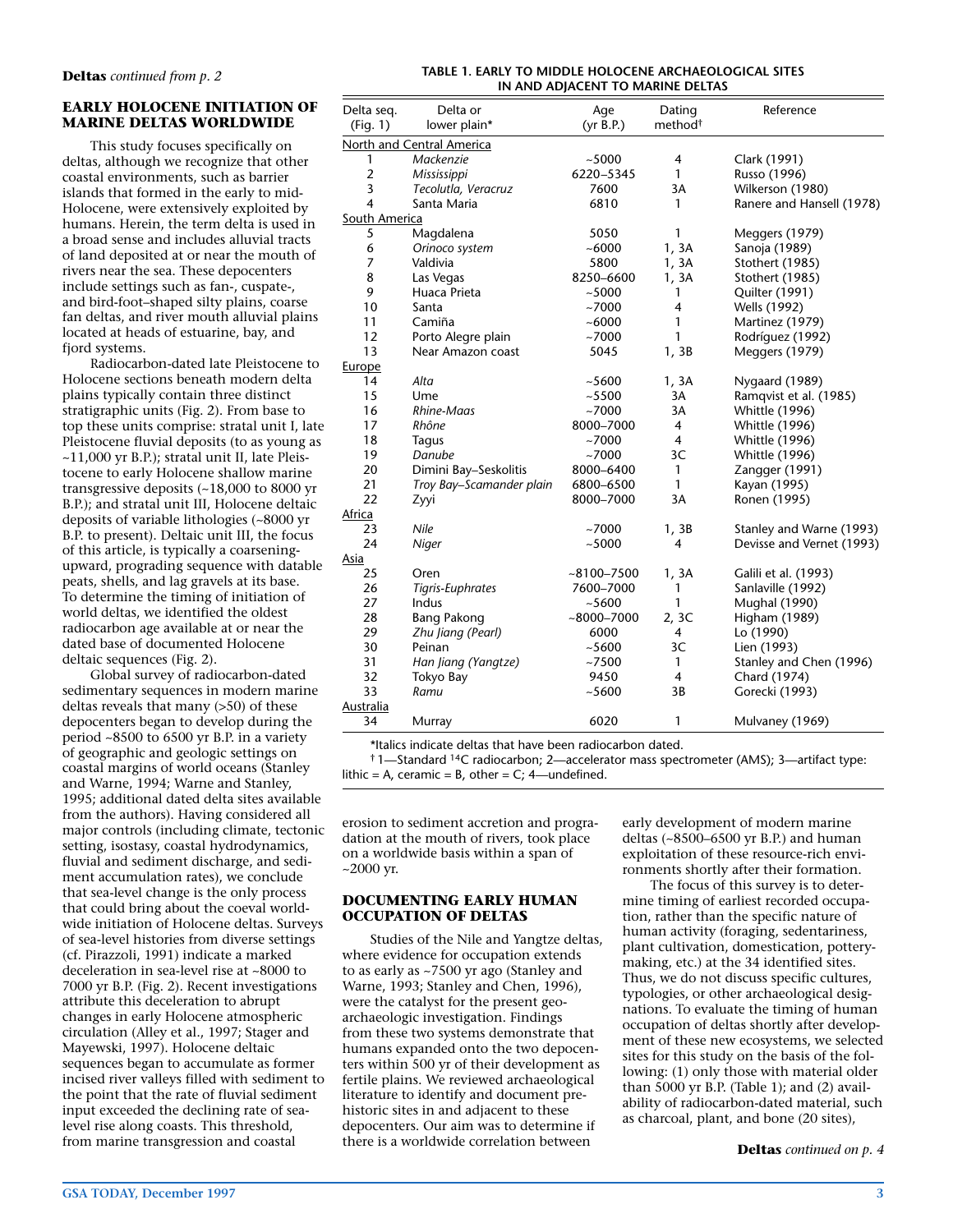#### **Deltas** *continued from p. 3*

and/or dated artifacts (lithic, ceramic) assigned a numeric age (14 sites). In this preliminary evaluation of the timing of early occupation of deltas, data are subdivided into two temporal categories (Fig. 1): sites known to be older than 7000 yr B.P., or shortly after delta development  $(n = 16)$ ; and those somewhat younger, between 7000 and 5000 yr B.P. (*n* = 18).

This preliminary survey, which is representative but not comprehensive, shows that sites we identified occur in a wide range of latitudes (Fig. 1). However, most are within tropic and northern temperate latitudes, primarily in northern South America, the circum-Mediterranean, and eastern-southeastern Asia. Our database records a near-equal number of sites dated >7000 and <7000 yr B.P., older sites being concentrated in European and Mediterranean areas. Sites occur on all continents except those at highest latitudes, and we found few documented early delta sites (>5000 yr B.P.) in North America (Coastal Environments, Inc., 1977), southern South America and Africa, Eurasia, and Australia. Also, our research did not identify documented early Holocene sites on some major world deltas, such as the Congo, Ganges, and Yellow, and those of northern Russian rivers.

#### **LIMITATIONS OF CURRENT DATABASE**

By early Holocene time, humans were widely dispersed in temperate and tropic regions. The majority of prehistoric sites are recorded on inland and upland landscapes rather than on the coast (Price and Gebauer, 1995). Current distributions of documented early settlement sites appear in marked contrast to modern demographics, where almost 80% of the world's population lives within 100 km of the coast. Thus, one might expect a larger number of sites positioned on or close to delta plains and submerged offshore (Stright, 1990) than are currently recorded.

There are several possible explanations for the relatively small number of recorded prehistoric sites on deltas. In many instances, artifacts and sites have been buried and obscured by thick sequences of Holocene deposits resulting from successive floods and generally high rates of deposition near river mouths (to 10 cm/yr). Land subsidence, which typically affects deltas (Stanley, 1997), would also lower early sites below present land surface and water table. Moreover, rise of sea level during this period submerged some coastal sites, such as the Neolithic settlement on the Oren delta (Fig. 1; Table 1), Israel (Galili et al., 1993). Hence, many deltaic sites are obscured and inherently difficult to discover and excavate (cf.



**Figure 3.** Integrated geological-archaeological model depicting the relations among late Pleistocene to Holocene sea-level change, coastal development near river mouths, and human migration and occupation. Formation of modern marine deltas and occupation of these fertile plains (part C) are inextricably linked to deceleration in the rate of sea-level rise. Facies correspond to those depicted in Figure 2.

Stright, 1990), and evidence of human occupation is most commonly found along more stable and somewhat higher margins and apices of these depocenters. In addition, subsequent anthropogenic activity may have further modified and obscured prehistoric sites.

It is possible that the irregular distribution of documented early delta sites is influenced by other factors, such as uneven intensity of archaeological exploration and access to literature and records. Other explanations for the uneven distribution of sites include increased logistical difficulty of exploration in areas such as densely vegetated tropics, climatically isolated (polar) regions, and submarine settings.

Additional challenges associated with the systematic worldwide survey of early and mid-Holocene archaeological sites on deltas pertain to dating. In some regions, sites are dated typologically—that is, by identifying characteristic lithic and ceramic manufacture method and/or style and correlating with sites elsewhere that contain similar artifacts that have been radiocarbon dated. Materials are now commonly dated by the standard radiocarbon method, but ages cited in the literature vary in format—e.g., in yr B.P., uncalibrated or calibrated, or in yr B.C.E. At this time, material at only a few delta sites has been dated using the accelerator mass spectrometer (AMS) method, and none that we reviewed in the literature incorporate reservoir corrections (cf. Stuiver and Brazunias, 1993).

#### **INCIPIENT SETTLEMENT OF RESOURCE-RICH DELTA PLAINS**

Humans occupied a broad spectrum of environments by the end of the Pleistocene, and the transition to agriculture was under way in widely different regions of the world between that time and the mid-Holocene. By identifying 34 delta sites occupied by at least 5000 yr B.P., our database suggests that delta environments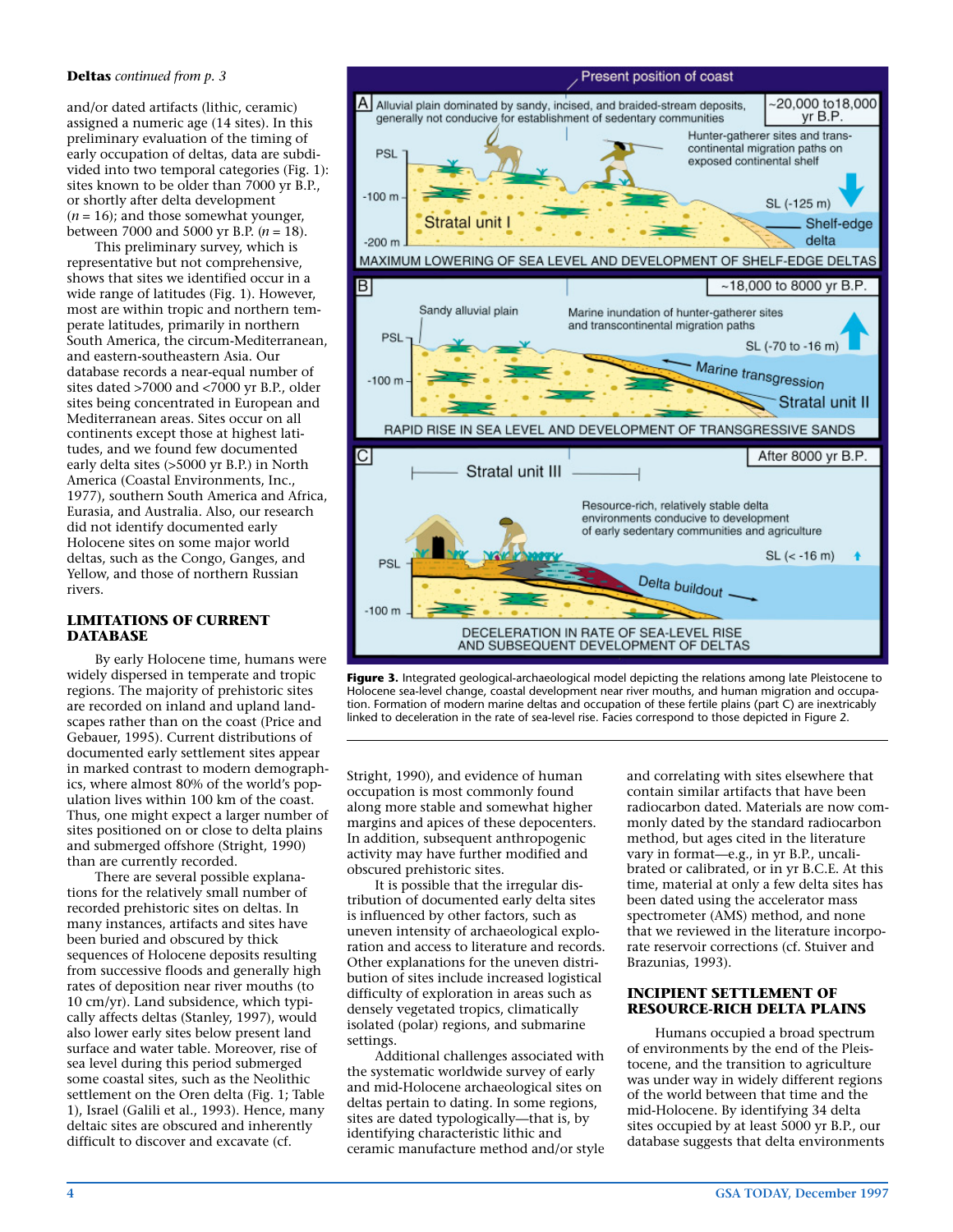may have been a component in this transition. Eight documented sites are dated to 7000 yr B.P. or earlier and are positioned on or adjacent to deltas that are known to have begun at least 7000 yr ago. These include (Table 1): Tecolutla (Mexico), Santa (Peru), Rhine-Maas (Netherlands), Rhône (France), Danube (Romania), Nile (Egypt), Tigris-Euphrates (Iraq, Kuwait), and Yangtze (China). These sites are in diverse geologic, geographic, and climatic settings along the lower stretches of rivers characterized by variable flow and sediment load. These localities, nevertheless, have the following common features: a generally prograding shoreline and increasing land area, permanent freshwater sources, high water table, aquatic habitats (fresh, brackish, marine), welldeveloped and relatively stable system of distributary channels, and fertile silt-rich soil.

Archaeological research indicates that sedentariness occurred in diverse geographic and climatic settings, but essential to site location was availability of a reliable water supply such that risks of drought were minimized. Other advantages associated with proximity to water sources include perennially available protein and other aquatic food sources and ease of regional travel and trade.

#### **INTEGRATED GEOLOGICAL-ARCHAEOLOGICAL DELTA MODEL**

A delta model that incorporates the geological and archaeological records emphasizes the near-synchronous development of resource-rich deltaic environments, which offered soil and water resources conducive to human immigration and settlement (Fig. 3). Although climate is the fundamental driving force for late Pleistocene and Holocene sea-level oscillations, as well as regional environmental and associated vegetation changes, our model identifies sea level as the principal worldwide mechanism that directly controls delta formation and early human occupation of these coastal environments.

From ~20,000 to 18,000 yr B.P. (Fig. 3A), when sea level was at least 120 m below present level (Fairbanks, 1989), river gradients were greater than those of today, braided-river systems incised preexisting coastal plains, and deltas formed seaward of present shorelines, near the present shelf edge. Late Pleistocene alluvial plain deposits on the subaerially exposed continental shelf (Fig. 2) served as habitat as well as land bridges between continents for forager groups.

From ~18,000 to 8000 yr B.P. (Fig. 3B), sea level rose rapidly (to as much as 1 cm/yr), while shelf-edge deltas and continental shelves were concurrently submerged. Coastlines retreated landward, and shelf sediments were extensively reworked by nearshore waves and currents



**Figure 4.** Yangtze delta of China, which contains the largest number of documented early sites (sedentary Neolithic cultures), provides evidence of human occupation shortly after delta-plain formation. Eastward migration through time is primarily related to the effects of early to middle Holocene sea-level rise on delta landform development (after Stanley and Chen, 1996).

forming widely distributed, shelly sand (transgressive) deposits (Fig. 2). Coastal processes associated with this marine transgression altered or destroyed coastal sites that had previously been located on the exposed shelf. Fluvial systems remained predominantly incised and braided. Although groups of hunter-gatherers continued to occupy alluvial plains near river mouths, these still-incised, rapidly shifting, sandy, braided-river environments were not conducive to longterm settlement.

From ~8500 to 6500 yr B.P. (Fig. 3C), the rate of sea-level rise decreased markedly (to as little as 1 mm/yr), yet landward displacement of most coastlines continued. However, decelerating sea-level rise induced infilling of incised river valleys and a change from marine erosion to fluvial deposition at river mouths, with accompanying accretion and progradation of silty, nutrient-rich delta plain deposits (Fig. 2). Moreover, as river gradients decreased there was a widespread change

from ephemeral braided to more stable meandering river systems.

During initial stages of development, the seaward parts of deltas generally comprise a series of ephemeral lowlands and islands isolated by shallow distributaries (van Heerden and Roberts, 1980), as illustrated by the nascent Atchafalaya delta (see background photo). These frequently inundated lowlands compelled humans to overcome difficulties associated with isolation on islands, periodic inundation, and forced migration (Büdel, 1966). Technological advances during the early and middle Holocene enabled some humans to exploit these evolving coastal lowland environments. Abundant freshwater resources and access to inland settlements via rivers made deltas more attractive than other coastal areas to some prehistoric groups. In some deltas, such as the Nile and Yangtze, increasing technology and human manipulation eventually gave rise to well-developed hydraulic civilizations (Butzer, 1976).

The Yangtze in eastern China (Fig. 4) is the most extensively documented example that demonstrates the close relation between sea-level change and early human occupation of deltas. By integrating archaeological information and petrologic and radiocarbon data derived from cores, it has been shown that this depocenter was occupied by ~7500 yr B.P. or within five centuries of the beginning of delta formation (Stanley and Chen, 1996). Geoarchaeological studies reveal that positions of Neolithic settlements are related to geography (selection of topographic highs, which are less vulnerable to inundation) and advancing techniques in adapting to wetland occupancy, and that their distributions changed systematically through time in direct response to sealevel rise. The integrated record indicates a progressive eastward expansion of settlements as sea-level rise inundated former topographic lows, inducing relocation toward higher elevations associated with coastal ridges that served as protective barriers (Fig. 4).

#### **RAMIFICATIONS OF THE INTEGRATED STUDY**

This integrated geological and archaeological investigation of early to middle Holocene deltas can serve to refine the archaeological record for deltas and other coastal settings and to foster development of effective, long-term coastal protection strategies.

Systematic geological analyses of continuous borings in deltas and their lateral correlation define three-dimensional lithofacies distributions and associated environments of deposition. Such analyses provide a context for interpreting both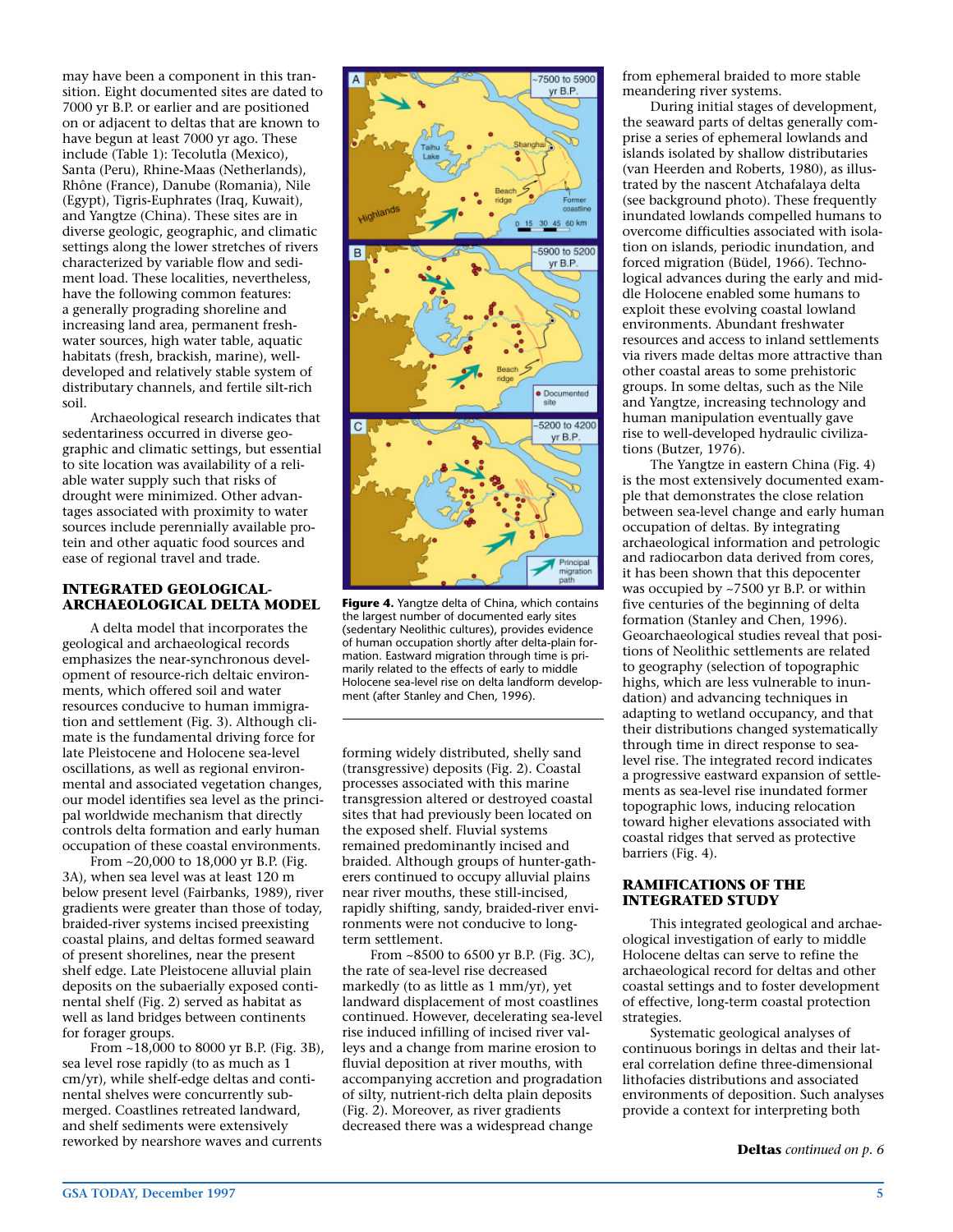#### **Deltas** *continued from p. 5*

regional paleogeography and site-specific environmental settings. These paleoenvironmental reconstructions refine measurements of relative sea-level change that take into account land motion relative to sea level. Detailed study of the history of relative sea level enhances understanding of coastal landscape evolution and its influence on human migration, subsistence, and settlement patterns.

Augmenting the geologic record with dated artifacts and associated cultural material can help us establish a more accurate chronostratigraphic framework, allowing us to reconstruct delta environments and evaluate rates of change through time (Warne and Stanley, 1993). Geoarchaeological research incorporating nonintrusive subsurface exploration methods refines the relation among sea level, nearshore environments, and early occupation of deltas by humans. Enhanced use of remote sensing methods, such as ground penetrating radar (GPR), may be useful in identifying buried sites. Analysis of closely spaced cores by both geologists and archaeologists provides the most effective means to evaluate these buried sites (cf. Kayan, 1995).

Since the mid-Holocene, humans have increasingly exploited and altered deltaic environments. Yet most low-elevation delta-plain surfaces continue to be subject to natural factors, primarily rising sea level (Milliman et al., 1989) and subsidence (Stanley, 1997). These phenomena induce coastal erosion, salt-water incursion, and loss of habitable delta-plain surfaces; thus, humans remain vulnerable to sea-level rise (cf. French et al., 1995). The impact of sea-level rise on deltas is a critical concern because world population is projected to exceed 10 billion by 2060 (Rosenzweig and Parry, 1994). Humans are increasingly dependent on deltas as vital food resources. Moreover, the increasing population pressures are causing serious and extensive degradation of these environmentally sensitive regions.

The integrated geoarchaeological record provides the means to interpret deltaic conditions for the period prior to major human modification and thereby to establish a baseline to differentiate from anthropogenic activity long-term changes in delta environments induced by natural factors. By evaluating long-term delta changes, this interdisciplinary approach can be used to measure environmental

For guidelines on submitting an article, contact either *GSA Today* Science Editor:

S. M. Kay, Cornell University, (607) 255-4701, fax 607-254-4780, smk16@geology.cornell.edu

M. F. Miller, Vanderbilt University, (615) 322-3528, fax 615-322-2137, change through time and formulate effective, long-term coastal protection strategies.

#### **ACKNOWLEDGMENTS**

We thank J. M. Coleman, A. N. Ellis, J. C. Kraft, B. J. Meggers, M. F. Miller, K. K. Schepis, B. D. Smith, L. D. Wakeley, and an anonymous reviewer for helpful discussions and constructive suggestions, and the Smithsonian Institution, National Museum of Natural History, and National Geographic Committee for Research and Exploration for financial support. Permission was granted by the Chief of Engineers to publish this information.

#### **REFERENCES CITED**

Adams, J. M., and Faure, H., 1997, Preliminary vegetation maps of the world since the last glacial maximum: An aid to archaeological understanding: Journal of Archaeological Science, v. 24, p. 623–647.

Alley, R. B., Mayewski, P. A., Sowers, T., Stuiver, M., Taylor, K. C., and Clark, P. U., 1997, Holocene climatic instability: A prominent, widespread event 8200 yr ago: Geology, v. 25, p. 483–486.

Büdel, J., 1966, Deltas—A basis of culture and civilization, *in* Scientific problems of the humid Tropic Zone deltas and their implications: Paris, United Nations Educational, Scientific, and Cultural Organization, p. 295–300.

Butzer, K. W., 1976, Early hydraulic civilization in Egypt, a study in cultural ecology: Chicago, University of Chicago Press, 134 p.

Chard, C. S., 1974, Northeast Asia in prehistory: Madison, University of Wisconsin Press, 214 p.

Childe, V. G., 1928, The most ancient East: London, Kegan Paul, Trench, Trubner & Co., 257 p.

Clark, D. W., 1991, Western subarctic prehistory: Quebec, Canada, Canadian Museum of Civilization, 152 p.

Coastal Environments, Inc., 1977, Cultural resources evaluation of the northern Gulf of Mexico continental shelf, *in* Prehistoric cultural resource potential, Volume 1: Baton Rouge, Louisiana, prepared for U.S. Department of Interior, National Park Service, 361 p.

Devisse, J., and Vernet, R., 1993, Le bassin des vallées du Niger: Chronologie et espaces, *in* Schmidt, A. M., and Van der Waals, J. D., eds., Vallées du Niger: Paris, Editions de la Réunion des Musées nationaux, p. 11–37.

Fairbanks, R. G., 1989, A 17,000-year glacio-eustatic sea level record, influence of glacial melting rates on the Younger Dryas event and deep-ocean circulation: Nature, v. 342, p. 637–642.

Feibel, C. S., 1997, Debating the environmental factors in hominid evolution: GSA Today, v. 7, p. 1–7.

French, J. R., Spencer, T., and Reed, D. J., 1995, Geomorphic response to sea-level rise: Existing evidence and future impacts: Earth Surface Processes and Landforms, v. 20, p. 1–6.

Galili, E., Weinstein-Evron, M., Hershkovitz, I., Gopher, A., Kislev, M., Lernau, O., Kolska-Horwitz, L., and Ler-nau, H., 1993, Atlit-Yam: A prehistoric site on the sea floor off the Israeli coast: Journal of Field Archaeology, v. 20, p. 133–157.

Gebauer, A. B., and Price, T. D., 1992, Transitions to agriculture in prehistory: Madison, Wisconsin, Prehistory Press, 180 p.

Gorecki, P., 1993, The Sepik river people of Papua New Guinea: Culture and catastrophes, *in* Burenhult, G., ed., People of the Stone Age: Hunter-gatherers and early farmers: Hong Kong, Harper San Francisco, p. 154–159.

Higham, C., 1989, The later prehistory of mainland southeast Asia: Journal of World Prehistory, v. 3, p. 235–241.

.<br>Kayan, I., 1995, The Troia Bay and supposed harbour sites in the Bronze age: Studia Troica, v. 4, p. 211-235.

Lien, C.-M., 1993, Peinan: A Neolithic village, *in* Burenhult, G., ed., People of the Stone Age: Hunter-gatherers

and early farmers: Hong Kong, Harper San Francisco, p. 132–137.

Lo, C. P., 1990, People and environment in the Zhu Jiang delta of south China: National Geographic Research, v. 6, p. 400–417.

Martinez, A. L., 1979, 9,700 years of maritime subsistence on the Pacific: An analysis by means of bioindicators in the north of Chile: American Antiquity, v. 44, p. 309–324.

Meggers, B. J., 1979, Climactic oscillation as a factor in the prehistory of Amazonia: American Antiquity, v. 44, p. 252–266.

Milliman, J. D., Broadus, J. M., and Gable, F., 1989, Environmental and economic implications of rising sea level and subsiding deltas: The Nile and Bengal examples: Ambio, v. 18, p. 340–346.

Mughal, M. R., 1990, The Harappan settlement systems and patterns in the greater Indus valley (circa 3500– 1500 B.C.): Pakistan Archaeology, v. 25, p. 1–72.

Mulvaney, D. J., 1969, The prehistory of Australia: New York, Frederick A. Praeger, 276 p.

Nygaard, S. E., 1989, The Stone Age of northern Scandinavia: A review: Journal of World Prehistory, v. 3, p. 71–116.

Pirazzoli, P. A., 1991, World atlas of Holocene sea-level changes: Amsterdam, Elsevier, 300 p.

Price, T. D., and Gebauer, A. B., editors, 1995, Last hunters, first farmers, new perspectives on the prehistoric transition to agriculture: Santa Fe, New Mexico, School of American Research Press, 354 p.

Quilter, J., 1991, Late preceramic Peru: Journal of World Prehistory, v. 5, p. 387–438.

Ramqvist, P. H., Forsberg, L., and Backe, M., 1985, … and here was an elk too … a preliminary report of new petroglyphs at Stornorrfors, Ume river: Archaeology and Environment, v. 4, p. 313–337.

Ranere, A. J., and Hansell, P., 1978, Early subsistence patterns along the Pacific coast of central Panama, *in* Stark, B. L., and Voorhies, B., eds., Prehistoric coastal adaptations, the economy and ecology of maritime middle America: New York, Academic Press, p. 43–59.

Rodríguez, J. A., 1992, Arqueología del sudeste de Sudamérica, *in* Meggers, B. J., ed., Prehistoría Sudamericana nuevas perspectivas: Washington, Taraxacum, p. 177–209

Ronen, A., 1995, Core, periphery and ideology in aceramic Cyprus: Quartär, v. 45/46, p. 177–206.

Rosenzweig, C., and Parry, M. L., 1994, Potential impact of climate change on world food supply: Nature, v. 367, p. 133–138.

Russo, M., 1996, Southeastern archaic mounds, *in* Sassaman, K. E., and Anderson, D. G., eds., Archaeology of the mid-Holocene: Gainesville, University Press of Florida, p. 259–287.

Sanlaville, P., 1992, Sciences de la terre et archéologie: L'évolution de la Basse-Mésopotamie à l'Holocène: Société Géologique de France, Mémoires, v. 160, p. 11–18.

Sanoja, M., 1989, Origins of cultivation around the Gulf of Paria, northeastern Venezuela: National Geographic Research, v. 5, p. 446–458.

Stager, J. C., and Mayewski, P. A., 1997, Abrupt early to mid-Holocene climatic transition registered at the equator and the poles: Science, v. 276, p. 1834–1836.

Stanley, D. J., 1997, Mediterranean deltas: Subsidence as a major control of relative sea-level rise: Monaco, Bulletin de l'Institut océanographique, Special no. 18, p. 35–62.

Stanley, D. J., and Chen, Z., 1996, Neolithic settlement distributions as a function of sea level–controlled topography in the Yangtze delta, China: Geology, v. 24, p. 1083–1086.

Stanley, D. J., and Warne, A. G., 1993, Sea level and initiation of Predynastic culture in the Nile delta: Nature, v. 363, p. 435–438.

Stanley, D. J., and Warne, A. G., 1994, Worldwide initiation of Holocene marine deltas by deceleration of sea-level rise: Science, v. 265, p. 228–232.